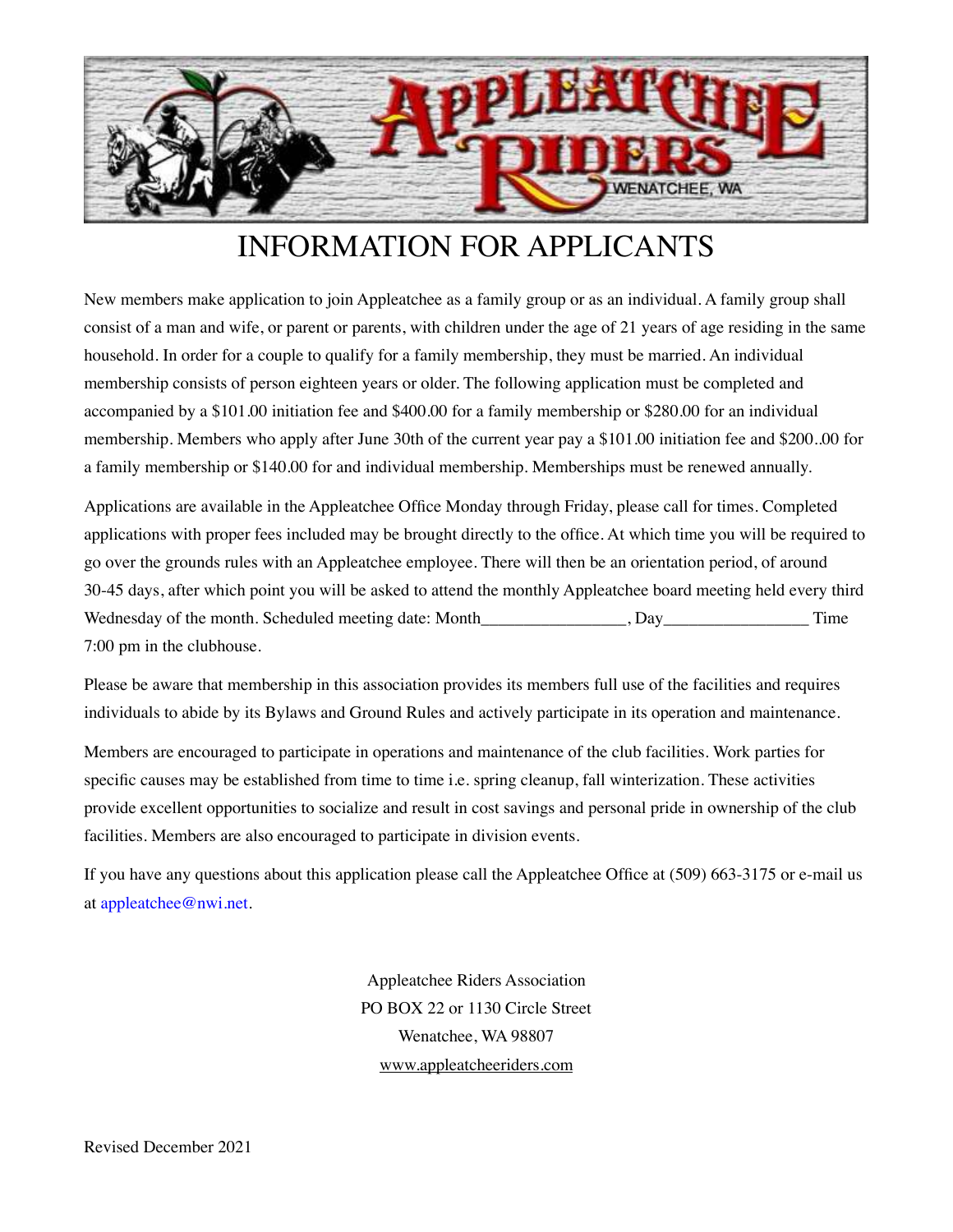

# APPLICATION FOR MEMBERSHIP

I and/or my family would like to become a member(s) of Appleatchee Riders Association. I understand that this organization is made up of individuals and families that enjoy horses and want to own, promote and develop the training of horses.

My check, including the initiation fee of \$101.00, plus annual membership dues of \$400.00 for a family or \$280.00for an individual is attached. If application is made following June 30 of the current year, dues for the remainder of the year are \$200.00 for a family or \$140.00 for an individual.

### **PLEASE PRINT OR TYPE**

|                                                                                                                |  | Name & Birth Date of all dependents (21 years and under living at home) |  |
|----------------------------------------------------------------------------------------------------------------|--|-------------------------------------------------------------------------|--|
|                                                                                                                |  |                                                                         |  |
|                                                                                                                |  |                                                                         |  |
|                                                                                                                |  |                                                                         |  |
|                                                                                                                |  |                                                                         |  |
| How long at present address? ____________ Home phone _____________________ Work Phone ________________________ |  |                                                                         |  |
|                                                                                                                |  |                                                                         |  |
|                                                                                                                |  |                                                                         |  |
|                                                                                                                |  |                                                                         |  |
|                                                                                                                |  |                                                                         |  |
|                                                                                                                |  |                                                                         |  |
|                                                                                                                |  |                                                                         |  |
|                                                                                                                |  |                                                                         |  |

What special skills, talents, interests, etc. do you and/or your family members have that you feel could contribute to this Club? You may be asked to contribute to asset in overall club operations or divisions events.

 $\overline{a_1}$  ,  $\overline{a_2}$  ,  $\overline{a_3}$  ,  $\overline{a_4}$  ,  $\overline{a_5}$  ,  $\overline{a_6}$  ,  $\overline{a_7}$  ,  $\overline{a_8}$  ,  $\overline{a_9}$  ,  $\overline{a_9}$  ,  $\overline{a_9}$  ,  $\overline{a_9}$  ,  $\overline{a_9}$  ,  $\overline{a_9}$  ,  $\overline{a_9}$  ,  $\overline{a_9}$  ,  $\overline{a_9}$  ,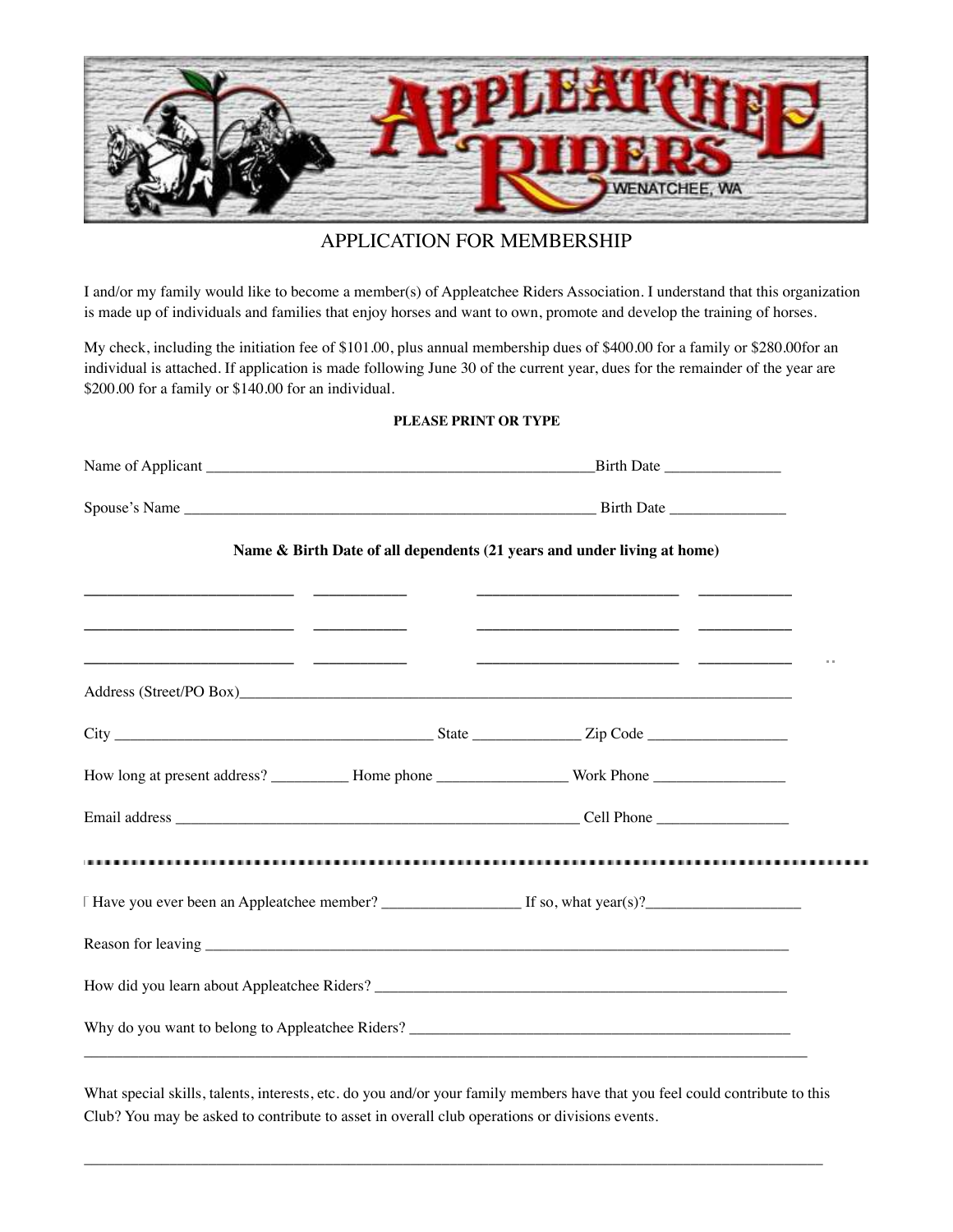\_\_\_\_\_\_\_\_\_\_\_\_\_\_\_\_\_\_\_\_\_\_\_\_\_\_\_\_\_\_\_\_\_\_\_\_\_\_\_\_\_\_\_\_\_\_ \_\_\_\_\_\_\_\_\_\_\_\_\_\_\_\_\_\_\_\_\_\_\_\_\_\_\_\_\_\_\_\_\_\_\_\_\_\_\_\_\_\_\_

| Signature of Active Appleatchee Member                                                                                                                               |                                         | Signature of Active Appleatchee Member |
|----------------------------------------------------------------------------------------------------------------------------------------------------------------------|-----------------------------------------|----------------------------------------|
|                                                                                                                                                                      | PERSONAL REFERENCES (Other than Family) |                                        |
|                                                                                                                                                                      |                                         |                                        |
|                                                                                                                                                                      |                                         |                                        |
|                                                                                                                                                                      |                                         |                                        |
|                                                                                                                                                                      |                                         |                                        |
|                                                                                                                                                                      | <b>EMERGENCY CONTACT</b>                |                                        |
|                                                                                                                                                                      |                                         |                                        |
|                                                                                                                                                                      | <b>EMPLOYMENT HISTORY</b>               |                                        |
|                                                                                                                                                                      |                                         |                                        |
|                                                                                                                                                                      |                                         |                                        |
|                                                                                                                                                                      | PERSONAL HISTORY & INTERESTS            |                                        |
|                                                                                                                                                                      |                                         |                                        |
|                                                                                                                                                                      |                                         |                                        |
|                                                                                                                                                                      |                                         |                                        |
|                                                                                                                                                                      |                                         |                                        |
|                                                                                                                                                                      |                                         |                                        |
| Are you in need of stall(s) as they become available?<br><u>Letting</u> How many?<br>Moved in need of stall(s) as they become available?<br><u>Letting How many?</u> |                                         |                                        |
| \$100.00 refundable deposit required to get your name on the stall list.                                                                                             |                                         |                                        |

# ACTIVITIES OF INTEREST

(Please Circle All That Apply)

| $4-H$        | Barrel Racing                   | Dressage | Driving        |
|--------------|---------------------------------|----------|----------------|
| Gaming       | Giving Lessons/Training Reining | Jumping  | Performance    |
| Pleasure     | Reining                         | Roping   | Taking Lessons |
| Team Penning | Trail Riding                    | Other    |                |

Your application must be submitted to the manager for review. You will be notified of acceptance or denial. If accepted you will be an "associate member" for a period of one year after which you will then be eligible for consideration as an "active member" as vacancies in the active membership become available.

I hereby release the above information for verification. I have read and understand the wording and intent of this application for membership in Appleatchee Riders.

\_\_\_\_\_\_\_\_\_\_\_\_\_\_\_\_\_\_\_\_\_\_\_\_\_\_\_\_\_\_\_\_\_\_\_\_\_\_\_\_\_ \_\_\_\_\_\_\_\_\_\_\_\_\_\_\_\_\_\_\_\_\_\_\_\_\_\_\_\_\_\_\_\_\_\_\_\_\_\_\_\_\_\_\_\_\_\_\_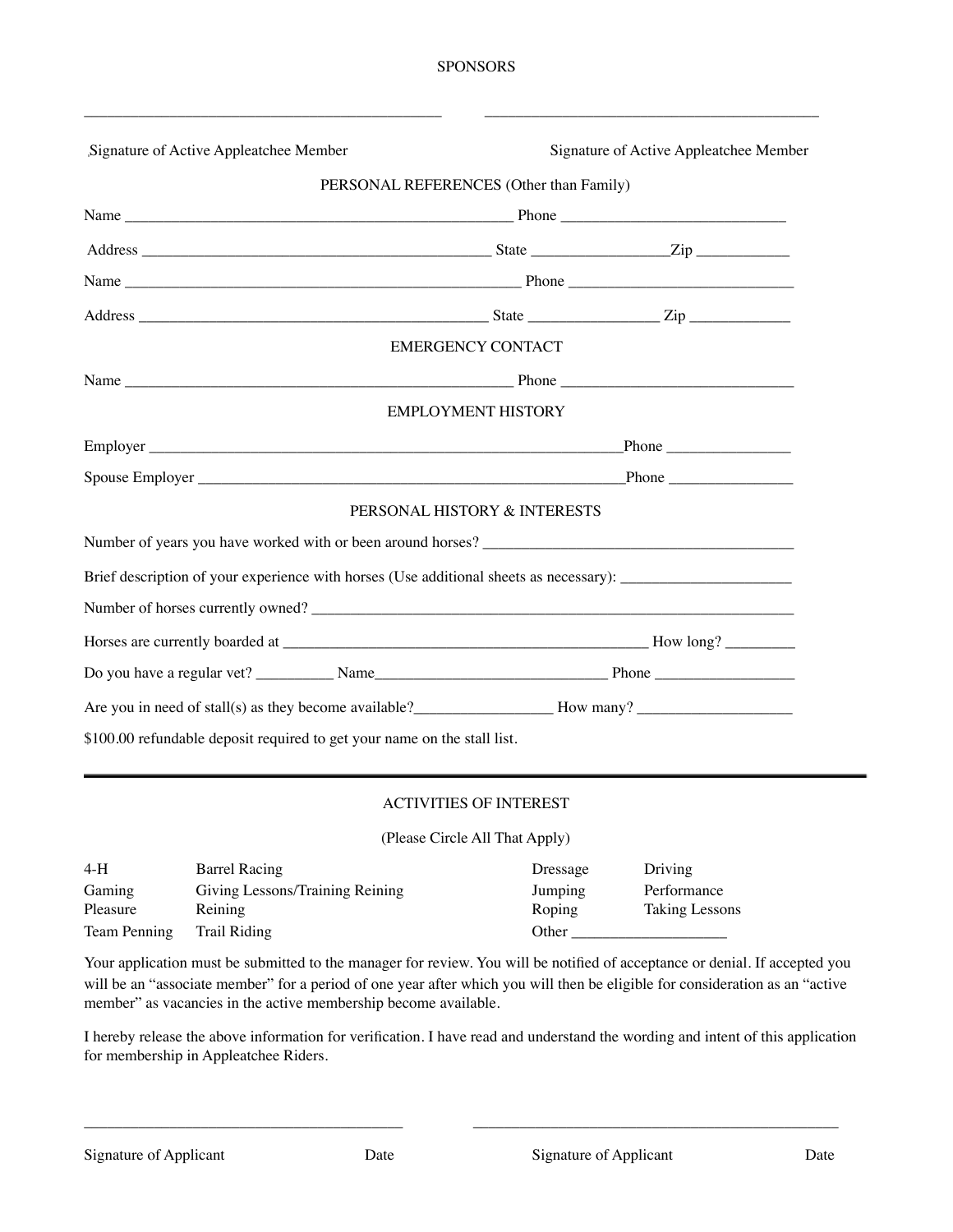

#### 2022 MEMBERSHIP

|                                                                                                 | Last Name<br>First Name                                                                                                                                                                                                       |       |                            |                   |  |
|-------------------------------------------------------------------------------------------------|-------------------------------------------------------------------------------------------------------------------------------------------------------------------------------------------------------------------------------|-------|----------------------------|-------------------|--|
|                                                                                                 | Home Phone                                                                                                                                                                                                                    |       |                            |                   |  |
|                                                                                                 |                                                                                                                                                                                                                               |       |                            |                   |  |
|                                                                                                 |                                                                                                                                                                                                                               |       |                            |                   |  |
|                                                                                                 | Mailing Address: Lawrence and San Address and San Address and San Address and San Address and San Address and San Address and San Address and San Address and San Address and San Address and San Address and San Address and |       |                            |                   |  |
|                                                                                                 |                                                                                                                                                                                                                               |       | State $\frac{Zip}{\cdots}$ |                   |  |
|                                                                                                 | Do you wish to receive your Appleatchee Newsletters or correspondence via E-Mail?                                                                                                                                             |       |                            |                   |  |
|                                                                                                 | Please circle one                                                                                                                                                                                                             | YES   | NO.                        |                   |  |
| Child                                                                                           | <b>Birth Date</b>                                                                                                                                                                                                             | Child |                            | <b>Birth Date</b> |  |
| the contract of the contract of the contract of the contract of the contract of the contract of |                                                                                                                                                                                                                               |       |                            |                   |  |

# **LIABILITY RELEASE AND INDEMNIFICATION**

 I hereby acknowledge and certify that wherever horses or cattle are present or in use there is the potential for accidents which can result in injuries to or the death of other horses, cattle, riders, participant's guests and spectators.

 $\_$  , and the set of the set of the set of the set of the set of the set of the set of the set of the set of the set of the set of the set of the set of the set of the set of the set of the set of the set of the set of th

 As part of the consideration for access to property owned by Appleatchee Riders Association (the "Association") and/or participation in activities sponsored by the Association, including the boarding of animals on property owned by the Association, I do hereby voluntarily assume all risks and danger or injury, harm, loss or damage to my person or my property, including my horse and I do hereby release, hold harmless, indemnify the Association, its directors, officers, employees and agents, from and against any and all loss, injury, expense, damage, claim, legal action, judgments, penalties, fines, settlements, and reasonable expenses, including attorney's fees, actually incurred by the Association and its directors, officers, employees and agents, arising out of or related to the use of the grounds, stables, and other property owned by the Association, by me, my animals, my spouse, my children, any minors for whom I act as a defacto or legal guardian, my guests, or their animals. Non-members are not permitted on Appleatchee grounds except as a guest of Appleatchee Riders for one time and only in the direct, immediate company of a member.

 I, the undersigned, recognize the dangers inherent with horseback riding and related equestrian activities. I am assuming the hazard of this risk upon myself, since I wish to ride, and/or handle horses. I realize that I am subject to injury from these activities and that no form of pre-planning can remove all the danger to which I am exposing myself to. I acknowledge that Appleatchee is recommending wearing a protective, ASTM certified riding helmet at all times when handling or riding while on grounds and or property. I also acknowledge that the helmet could prevent permanent brain damage or death in the event of an accident.**If I refuse to wear a helmet, and by going against Appleatchee's recommendations,I hereby acknowledge that Appleatchee will not be held liable or responsible for any accident or injury to person, property or horse.** 

(continued on the back)